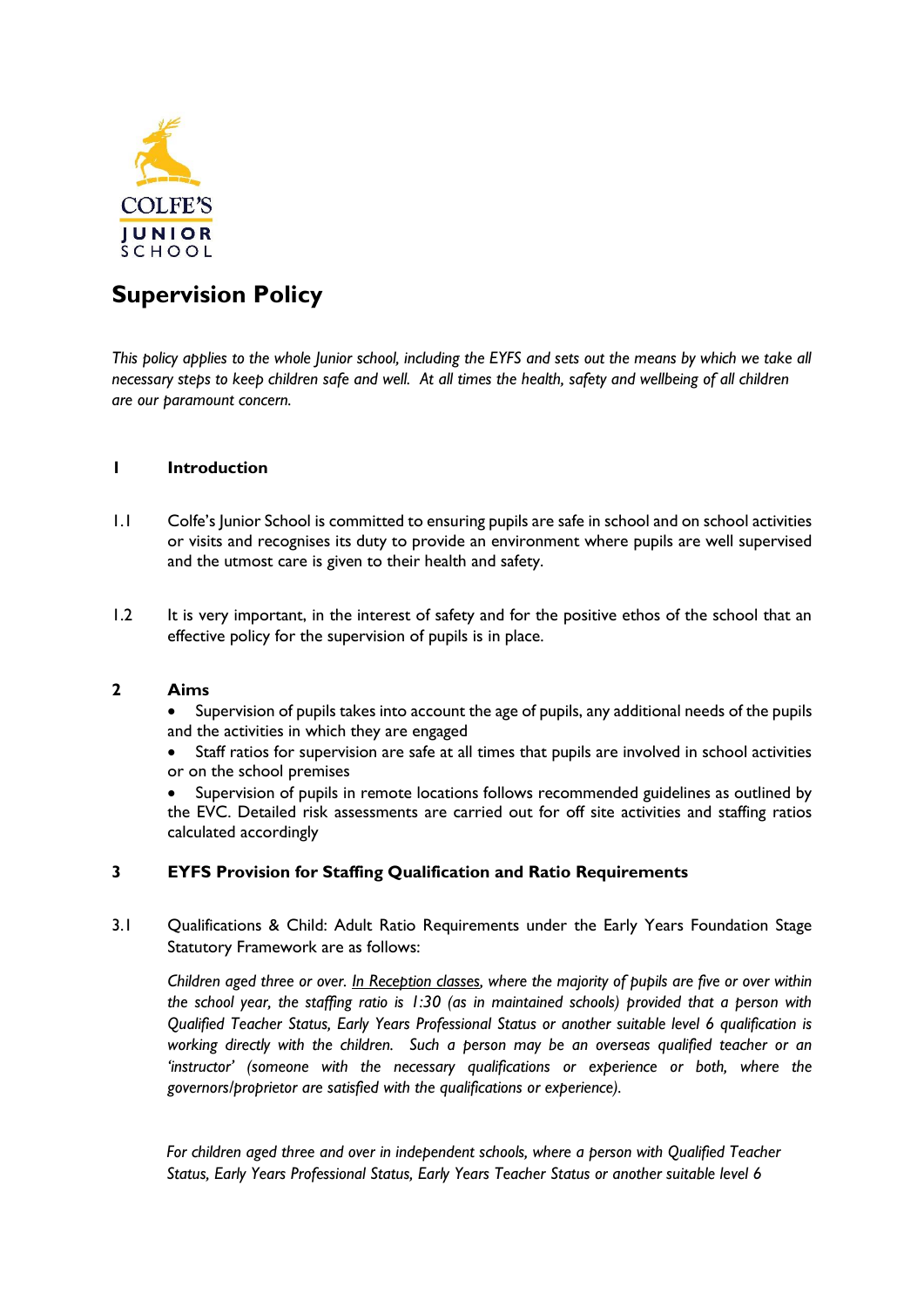*qualification, an instructor<sup>21</sup>, or another suitably qualified overseas trained teacher, is working directly with the children:* 

*• for classes where the majority of children will reach the age of five or older within the school year, there must be at least one member of staff for every 30 children;* 

- *for all other classes there must be at least one member of staff for every 13 children; and*
- *at least one other member of staff must hold a full and relevant level 3 qualification.*

# 3.2 Staffing Ratios and Qualifications for EYFS

| <b>Class</b> | Number of<br><b>Children</b> | <b>Teacher &amp; Qualifications</b>        | <b>Additional Adults &amp;</b><br><b>Qualifications</b> |
|--------------|------------------------------|--------------------------------------------|---------------------------------------------------------|
| Nursery      | 38                           | 2 qualified teachers<br>4 TAs with level 3 | Additional support is provided<br>when required.        |
|              |                              |                                            |                                                         |

# 3.3 Staffing Ratios and Qualifications for Reception Classes (age 4 – 5)

| Class     | Number of<br><b>Children</b> | <b>Teacher &amp; Qualifications</b> | <b>Additional Adults &amp;</b><br><b>Qualifications</b> |
|-----------|------------------------------|-------------------------------------|---------------------------------------------------------|
| Reception | 60                           | 3 qualified teachers                | Additional support is provided<br>when required.        |
|           |                              | 3 TAs with level 3                  |                                                         |

- **4.** There are appropriate arrangements in place for the supervision of staff who have contact with children and families. Effective supervision will provide support, coaching and training for the practitioner and promotes the interests of children. Supervision will foster a culture of mutual support, teamwork and continuous improvement, which encourages the confidential discussion of sensitive issues. These regular meetings will provide opportunities for staff to:
	- discuss any issues particularly concerning children's development or well-being;
	- identify solutions to address issues as they arise; and
	- receive coaching to improve their personal effectiveness.

# **5 General Practice**

5.1 Staff are expected to be ever mindful of their responsibility to supervise children. When on duty and at all other times when children are in their care they need to do the following: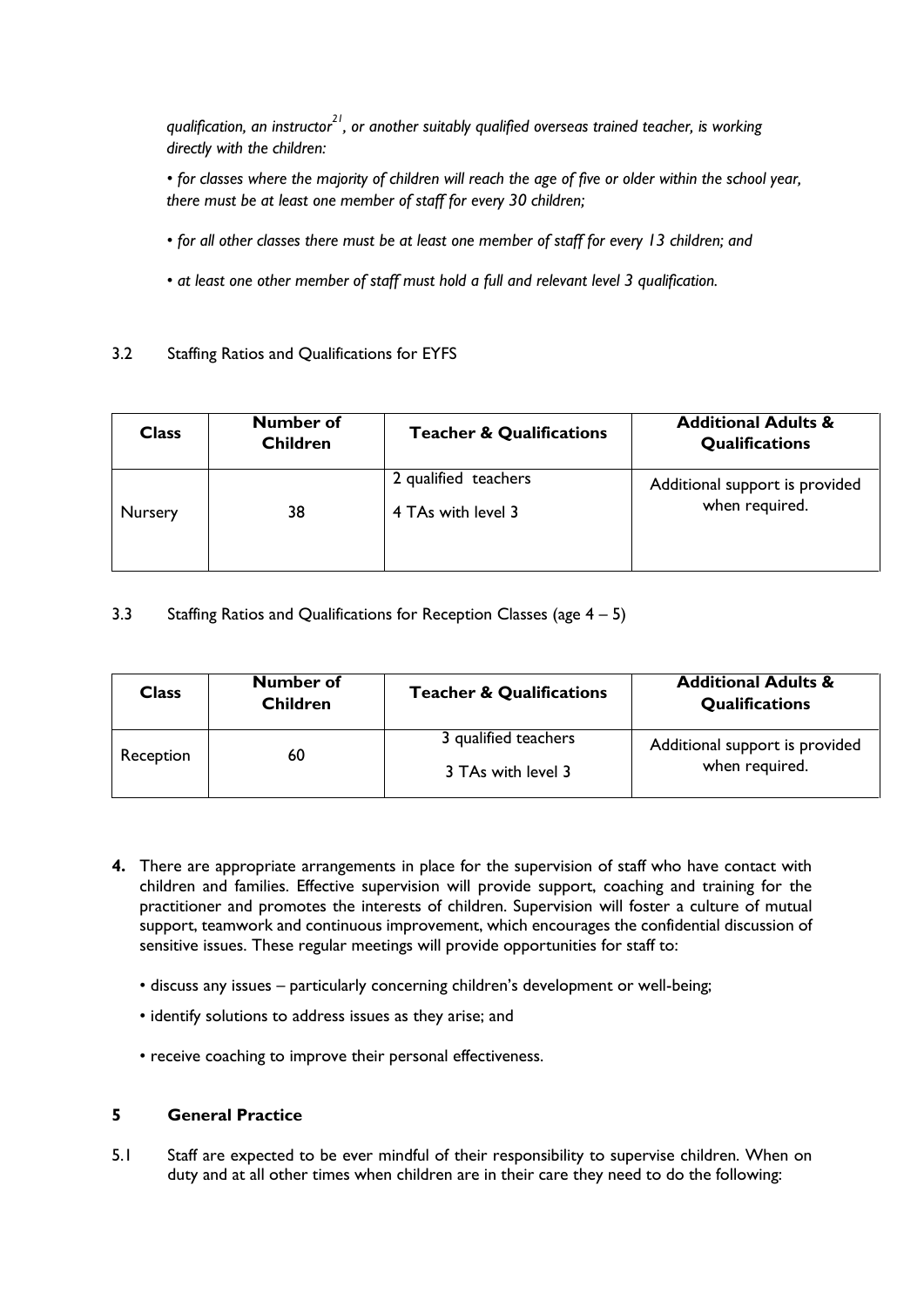- Follow the Health and Safety Policy and First Aid Procedure
- Ensure the environment and any equipment being used is safe
- Be vigilant and active
- Intervene where necessary to avoid incidents
- Have high expectations of behaviour
- Ensure children are where they are supposed to be and report any concerns to SLT
- Deal with minor injuries and ensure that more serious injuries are deal with by the School Nurse

#### **6 Arrival at School**

- 6.1 The school is open for pupils from 8.20 am unless they are at breakfast club from 7.30am. Junior School pupils arriving by coach before 8:10 am should wait in the office where they will be supervised by staff. Staff are on duty at each location to welcome children and ensure that they come into school safely. A member of staff is available on Reception from 7.30 am.
- 6.2 Due to Covid pupils now wash their hands in the playground and enter the building to their classrooms instead of lining up outside. Parents are requested to drop and go to maintain social distancing and our flexibly drop off is extended throughout the junior school.

# **7 Registration**

7.1 A register is taken of all children at the start of the morning and afternoon sessions. Parents are responsible for notifying the school if their child is absent for any reason. The Junior School Office will contact parents if a child fails to arrive at school without explanation.

## **8 Staffing During the School Day**

8.1 During the school day, children are supervised by their respective teachers or when members of staff are absent, by a suitably qualified alternative member of staff. Staff who teach in remote locations, such as PE and Forest School staff are equipped with Junior School mobile phones.

#### 9 **In the Classroom**

- 9.1 Children should be supervised appropriately during lesson times with due regard to the nature of the lesson and where it takes place. Detailed risk assessments are in place covering the full range of lesson and staff should read and adhere to the stipulations within these.
- 9.2 Currently the majority of lessons are taking place in the Form room to prevent congregating in the corridors.

#### **10 Break Time Supervision**

- 10.1 During breaktimes a duty system operates and staff have responsibility for areas of the school. The responsibilities are outlined in the Staff Handbook and rotas can be found in the shared drive and on notice boards. This includes supervising in classroom for wet break. Breaks are currently in key stages with designated areas for each year group.
- 10.2 The statutory ratio for supervision is in place for the EYFS.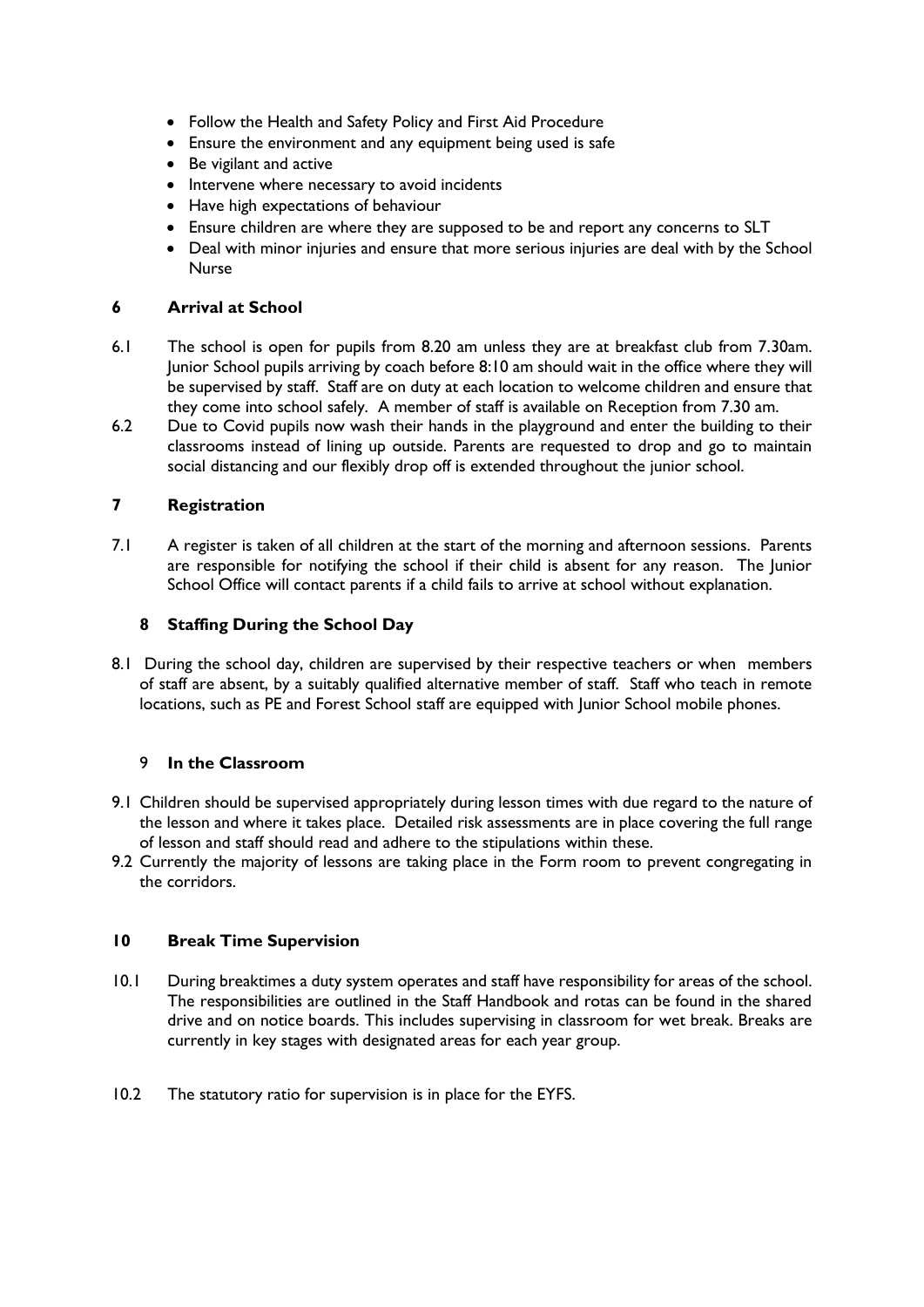# **11 Lunch Time Supervision**

- 11.1 Children in Nursery & Reception have lunch in the KS1 Hall and those in Y1 upwards are joined by class teachers and teaching assistants, on duty, for lunch in the Dining Room. All pupils have a designated seat to sit on. Lunch is staggered so that there are no long queues in the dining hall.
- 11.2 A rota for adult supervision of pupils is in place. The duty staff member will ensure adequate supervision is taking place in the lunch queue and during lunch along with the team of Teaching and Learning Assistants who are always on duty.

# **12 Medical Support**

12.1 The School Nurse is on duty every day from 8.30am until 4.30pm. Lunchtimes are covered by an experienced First Aider. A number of staff members, trained and qualified as first aiders, are able to give emergency first aid.

## **13 Dismissal & Clubs**

- 13.1 Generally speaking, children are collected from school by their parents or a known carer. Children may be collected by a parent/carer or a nominated adult. Parents must notify the class teacher in advance if alternative arrangements are to be made for that day.
- 13.2 After school all pupils are expected to leave the school site unless they are in a supervised activity, e.g. Late School or Clubs. A member of staff is available in Reception until 1800. A member of SMT is on the premises until children leave at 6 pm.
- 13.3 Children in EYFS and KS1 are dismissed by their Class/Form Teacher or Teaching Assistant. The staff member will wait by the door and look for the parent or carer who should be picking up the child. On seeing the parent/carer they should call the child and say goodbye. In KS2 the majority of pupils are in clubs after school those going home say goodbye to staff on duty at the door and only leave after the teacher has seen the parents/carer. Any children left are taken to the Junior School Office and parents called. A staff member is on duty after dismissal to check that all children have arrived at clubs.
- 13.4 At the beginning and end of term additional members of staff are available on duty to help the dismissal process run smoothly and ensure all children are carefully supervised.
- 13.5 Several after-school clubs or squads are provided by members of staff, during which direct adult supervision will be provided in addition to an adult-supervised Homework Club. Staff are required to carry out risk assessments to ascertain the necessary staffing level for their activity. Members of the office operate a daily system, checking that all children have arrived safely at their club.
- 13.6 No child should leave the premises during the school day, unless a communication has been received to that effect from a parent and the parent signs the child out.